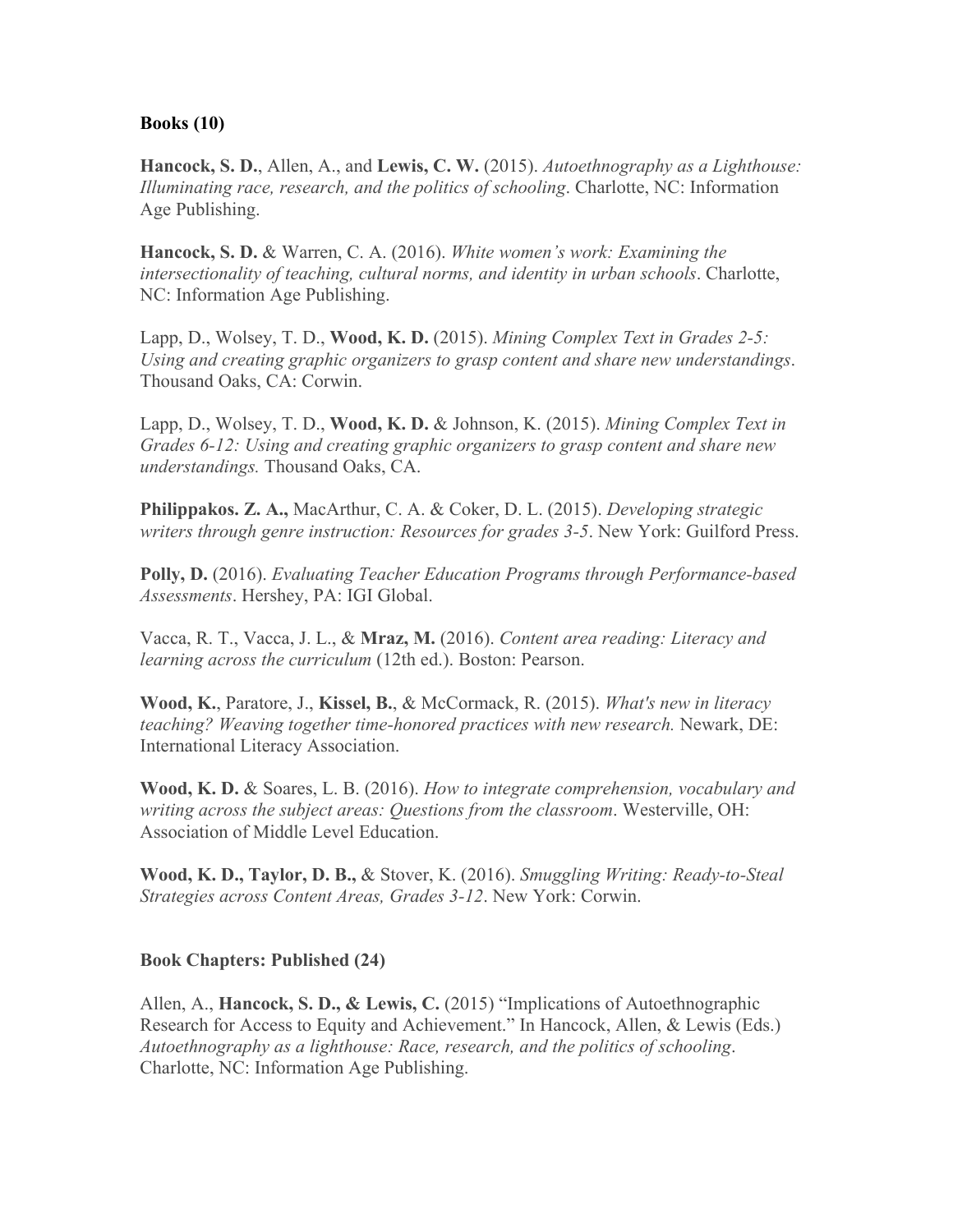Allen, A. & **Hancock, S. D.** (2016). "The emergence of critical presence ethnography: The ripples of self in educational contexts." In R. Hopson, W. Rodick, and A. Kaul (Eds.) S*tudies in Educational Ethnography v. 13*. United Kingdom: Emerald Group Publishing Limited.

**Byker, E.J.** (2015). "Assessing experience: Performance-based assessment of experiential learning activities." In D. Polly (ed.), *Evaluating Teacher Education Programs through Performance-based Assessments*. Hershey, PA: IGI Global. doi:10.4018/978-1-4666-9929-8.ch016.

**Byker, E.J.** (2016). "I play I learn: introducing technological play theory." In D. Polly & C. Martin (Eds.), *Handbook of Research on Teacher Education and Professional Development*. Hershey, PA: IGI Global.

**Byker, E.J., Coffey, H., Harden, S., Good, A.,** & Brown, K.. (2016). "Preparing teacher-scholars to inquire: constructing the inquiry processing cycle." In D. Polly & C. Martin (Eds.), *Handbook of Research on Teacher Education and Professional Development.* Hershey, PA: IGI Global.

**Byker, E.J., Good, A.J., Putman, S.M., & Polly, D.** (2016). "edTPA is a rock in my shoe: alleviating the pain of edTPA with the edPASR strategy." In D. Polly & C. Martin (Eds.), *Handbook of Research on Teacher Education and Professional Development*. Hershey, PA: IGI Global.

**Byker, E. J.**, Xu, T., & Chen, J. (2016). "Teacher quality in the twenty-first century: developing globally competent teachers." In T. Petty, M. Putman, & A. Good (eds.), *Handbook of research on professional development for quality teaching and learning.*  Hershey, PA: IGI Global. doi: 10.4018/978-1-5225-0204-3.ch024

**Cash, A. H.** (2016). "A call for mixed methods in evaluating teacher preparation programs." In T. Petty, A. Good, & S. M. Putman (Eds.), *Handbook of Research on Professional Development for Quality Teaching and Learning.* University of North Carolina at Charlotte: IGI Global.

**Hancock, S. D.** (2015). Your inquiry is not like mine: An Anti-racist approach to autoethnographic research. In Hancock, Allen, & Lewis (Eds.) *Autoethnography as a lighthouse: Race, research, and the politics of schooling.* Charlotte, NC: Information Age Publishing.

**Hancock, S. D.** & Allen, A. (2015). "Common threads: Culturalized patterns and conceptual understandings in critical autoethnographic research". In Hancock, Allen, & Lewis (Eds.) *Autoethnography as a lighthouse: Race, research, and the politics of schooling*. Charlotte, NC: Information Age Publishing.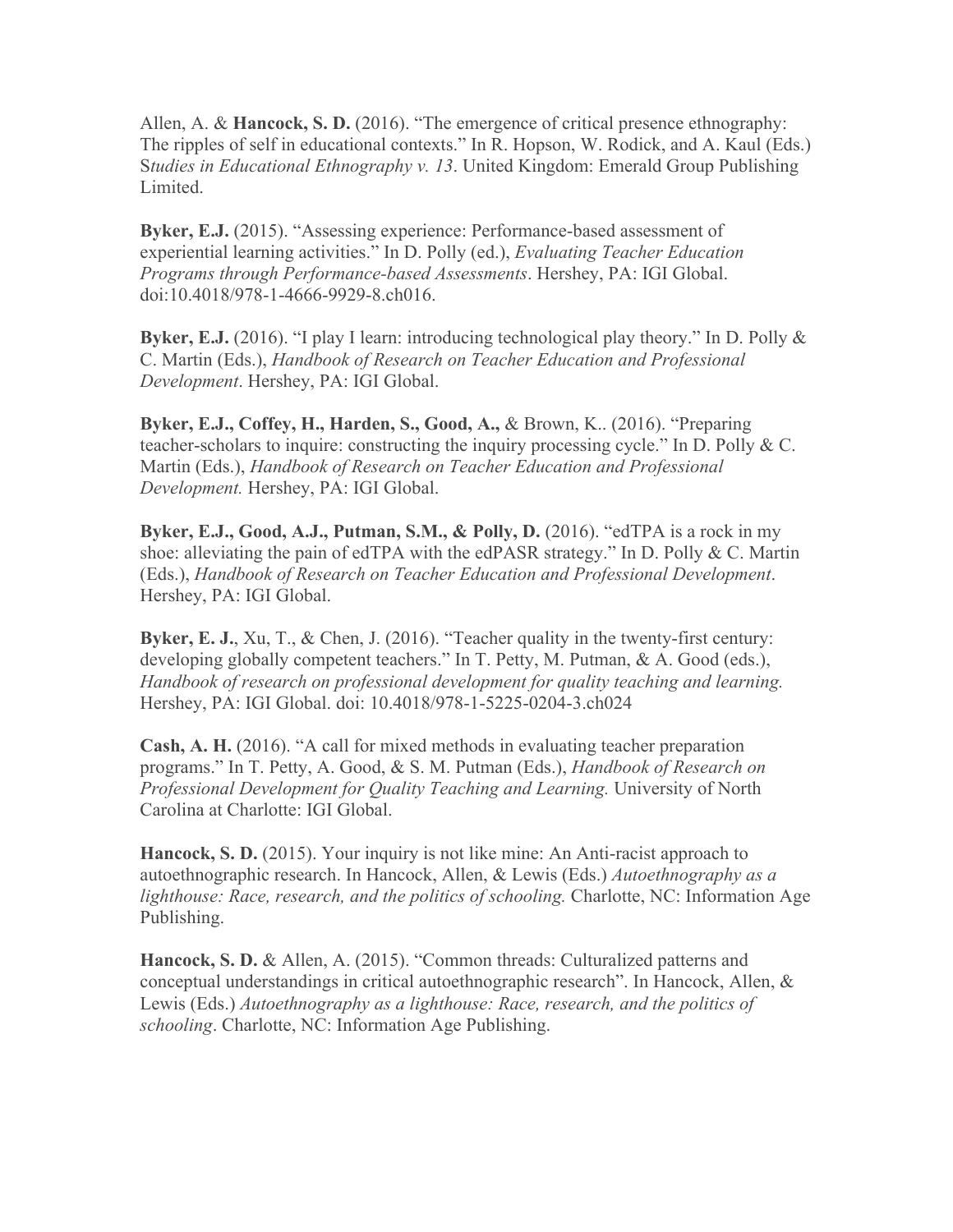**Hancock, S. D.** (2015). "Stimulating conversions: Critical teaching in urban school context." In Hancock, Allen, & Lewis (Eds.) *Autoethnography as a lighthouse: Race, research, and the politics of schooling.* Charlotte, NC: Information Age Publishing.

**Hancock, S. D.** (2016). "Double image, single identity: Constructive academic relationships in multicultural classrooms." In Hancock, S. D. & Warren, C. A. (Eds.) *White women's work: Examining the intersectionality of teaching, identity, and race.* Charlotte, NC: Information Age Publishing.

**Hancock, S. D.** (2016). Preschools. In Kofi Lomotey (Ed.), *People of Color in the United States: Contemporary issues in education, work, communities, health, and immigration*. Santa Barbara, CA: ABC-CLIO.

**Hancock, S. D.** (2016). Constructive academic relationships: Diminishing bias while increasing progress*. In T. Husband* (Ed.), *But I don't see color: The perils, practices, and possibilities of anti-racist education*. Rotterdam, Netherlands: Sense Publishers.

Koehler, C. M., **Binns, I. C.**, & Bloom, M. A. (2015). "The emergence of STEM." In C. C. Johnson, E. Peters-Burton, & T. J. Moore (Eds.), *STEM road map: A framework for integrated STEM,* pp. 13-22. New York: Routledge.

**Petty, T., Good, A.**, & Handler, L. (2016). "National board certification in North Carolina: Five motivators for pursuit." In Petty, T., Good, A., & Putman, M. (Eds). *Handbook of research on professional development for quality teaching and learning*. Hershey, PA: IGI Global.

**Polly, D., Binns, I. C., Putman, S. M., Rock, T. C., & Good, A.** (2015). "Developing technological pedagogical content knowledge in elementary education programs." In M. Neiss & H. Gillow-Wiles (Eds.), *Handbook of research on teacher education in the digital age* (pp. 493-520). Hershey, PA. IGI Global. doi:10.4018/978-1-4666-8403- 4.ch019. Reprinted in *Information Resources Management Association* (Eds.), *Teacher education: Concepts, methodologies, tools, and applications (pp. 915-943).* doi:10.4018/978-1-5225-0164-0.ch044.

Popejoy, K., **Good, A. J., Rock, T., & Vintinner, J. P.** (2015). "Integrated methods block: Transforming elementary teacher preparation through the integration of content methods and early clinical experiences." In D. Polly, T. Heafner, M. Chapman, & M. Spooner (Eds.), *Professional development schools and transformative partnerships* (pp. 228-244). Hershey, PA: IGI Global.

**Putman, S. M., Kissel, B., Vintinner, J., & Good, A.** (2015). "Online learning in Kcollege classrooms: Students and teachers establish social, cognitive, and teaching presences in digital spaces." In Heafner, T., Hartshorne, R., & Petty, P. (Eds.). *Exploring the effectiveness of online education in K-12 environments* (pp. 191-211). Hershey, PA: IGI Global.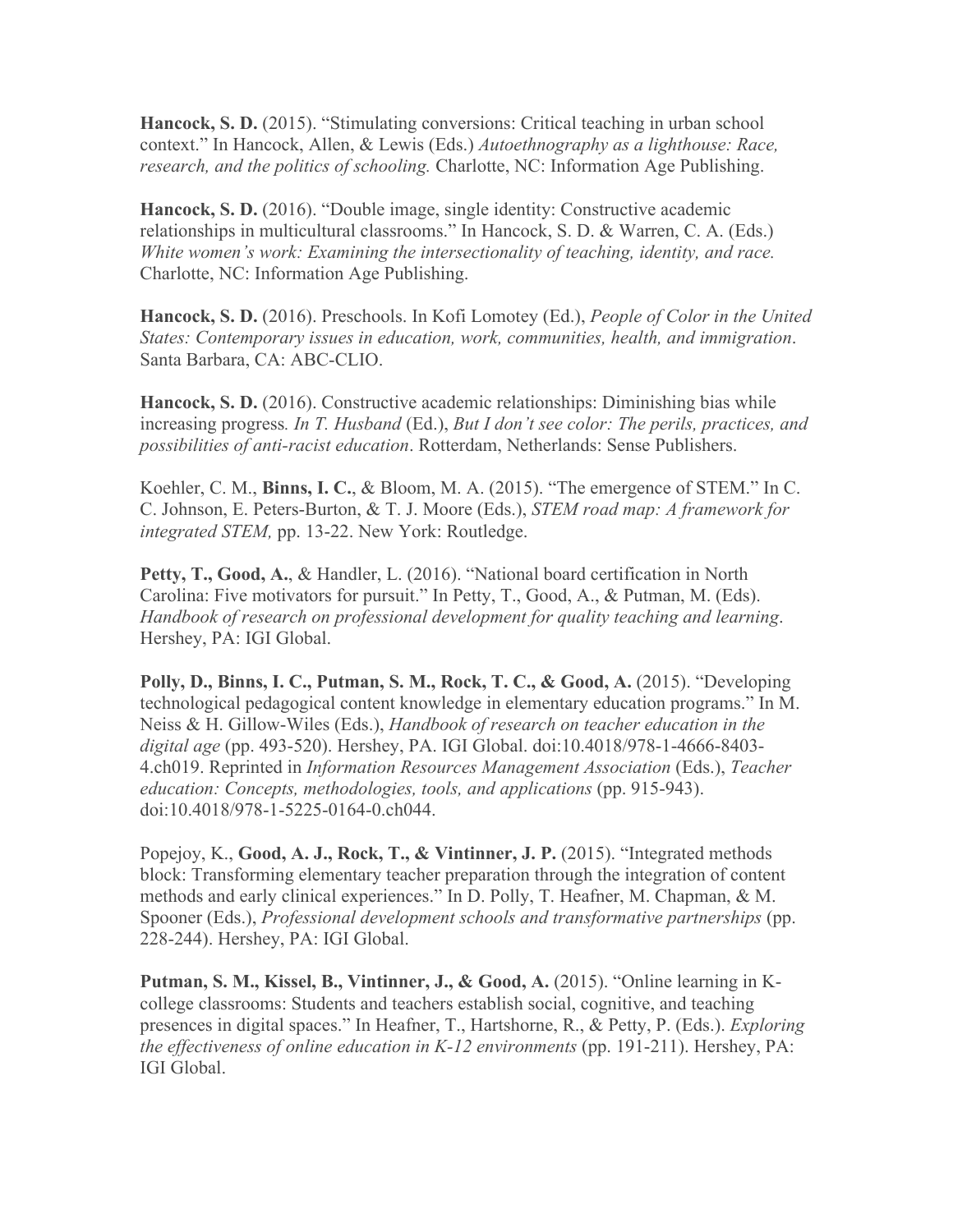**Taylor, D. B.,** Vacca, R. T., & Vacca, J. L. (2016). "Chapter 2: Learning and new literacies." In R. T. Vacca, J. L. Vacca & M. E. Mraz. *Content area reading: Literacy and learning across the curriculum*, *12th Ed*. New York: Pearson.

Warren, C. & **Hancock, S. D.** (2016). "Primary Voices: Navigating White identity in diverse contexts." In Hancock, S. D. & Warren, C. A. (Eds.) *White women's work: Examining the intersectionality of teaching, identity, and race.* Charlotte, NC: Information Age Publishing.

Wolsey, T. D., **Wood, K. D.** &, Lapp, D. (2015). "Conversation, collaboration and the common core: Strategies for learning together." In Wood, K. D., Paratore, J., Kissel, B.T., & McCormack, R, Editors. *What's new in literacy teaching: Weaving together time-honored practices with new research*. Newark, DE: International Reading Association.

**Wood, K., Kissel, B.,** & Haag, K. (2015). What happens after the staff development is over? A model for self-coaching in literacy. In Wood, K. D., Paratore, J., Kissel, B.T., & McCormack, R. , *Editors What's new in literacy teaching: Weaving together timehonored practices with new research.* Newark, DE: International Reading Association.

**Wood, K. D. & Kissel, B.** (2015). "Introduction to What's New in Literacy Teaching: Weaving together Time-honored practices with new research." Newark, DE: International Literacy Association.

## **Articles in Refereed Journals: Published (45)**

**Binns, I.C.**, & Bell, R. L. (2015). "Representation of scientific methodology in secondary science textbooks." *Science & Education*, *24*, 913-936. doi:10.1007/s11191-015-9765-7.

**Binns, I. C., Polly, D.**, Conrad, J., & **Algozzine, B.** (2016). "Student perceptions of a summer ventures in science and mathematics camp experience." *School Science and Mathematics*, *116*, 420-429. doi:10.1111/ssm.12196.

Bloom, M., **Binns, I. C.**, & Koehler, C. M. (2015). "Multifaceted NOS instruction: Contextualizing nature of science with documentary films." *International Journal of Environmental and Science Education*, *10*, 405-428. doi:10.12973/ijese.2015.252a.

**Byker, E.J.** (2015). "Teaching for 'global telephony': A case study of a community school for India's 21st century." *Policy Futures in Education*, *13(2),* 234-246.

**Byker, E.,** Williams, N., & **Good, A.** (2015) "Tweeting as civic agency: What is the role of social media in social studies classrooms?" *Social Studies Texan*.

**Byker, E.J.** (2016). "Developing global citizenship consciousness: case studies of critical cosmopolitan theory." *Journal of Research in Curriculum and Instruction*, *20(3),* 264- 275.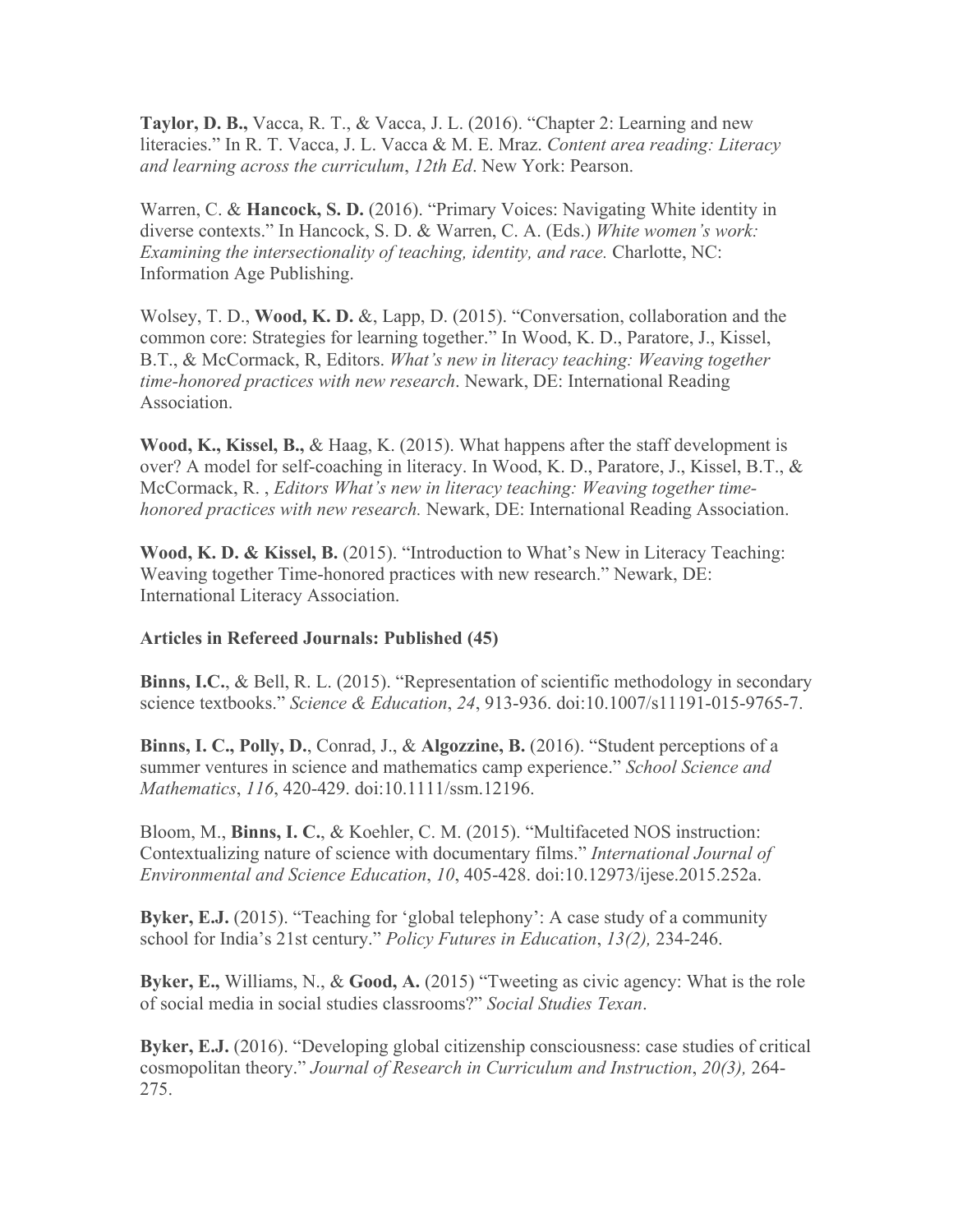**Byker, E.J.** & Marquadt, S. (2016). "Using critical cosmopolitanism to globally situate multicultural education in teacher preparation courses." *Journal of Social Studies Education Research*, *7(2),* 30-50. Retrieved from:<http://jsser.org/article/view/5000203661/5000176548>.

**Byker, E. J.** (2016). "The one laptop schools: Equipping rural elementary schools in South India through public private partnerships." *Global Education Review*, *2(4),* 126- 142.

**Byker, E. J. & Banerjee, A. (2016). "Evidence for action: Translating field research into** a large-scale assessment." *Journal of Current Issues in Comparative Education*, *(18)1*, 1- 13.

Fox, B.L. & **Byker, E. J.** (2015). "Searching for equity in education: A critical ethnographic exploration of Cuba." *Journal of Ethnographic and Qualitative Research*, *9(3)*, 183-196.

**Good, A. J., Petty, T. M.,** & Handler, L. K. (2016). "Leading from the classroom and beyond." *Kappa Delta Pi Record*, *52(2),* 59-65.

Harmon, J. M., **Wood, K. D.**, Smith, K. Zakaria, N., Heintschel-Ramadan, K. & Sykes, M. (2016). "Teaching and learning high school reading programs: Perspectives of teachers and students." *Reading Psychology*, 1-33, DOI: 10.1080/02702711.2016.1157536.

Hathaway, J., Martin, C., & **Mraz, M.** (2015). "Revisiting the roles of literacy coaches: Does reality match research?" *Reading Psychology*. *37(2),* 230-256. doi: 10.1080/02702711.2015.1025165

**Kissel, B. & Miller, E.** (2015). "Reclaiming power in the writer's workshop: Defending curricula, countering narratives, and changing identities in pre-kindergarten classrooms." *The Reading Teacher, 69(1),* 77-86.

Lindstrom Johnson, S., Waasdorp, T. E., **Cash, A. H.**, Debnam, K. J., Milam, A., & Bradshaw, C. P. (2016). "Assessing the association between observed school disorganization and school violence: Implications for school climate interventions." *Psychology of Violence.* Advance online publication. <[http://dx.doi.org/10.1037/vio0000045>](http://dx.doi.org/10.1037/vio0000045).

Nash, K. & **Miller, E.** (2015). "Reifying and resisting racism from early childhood to young adulthood: Implications for early childhood education." *The Urban Review*, *47 (1),* 184-208.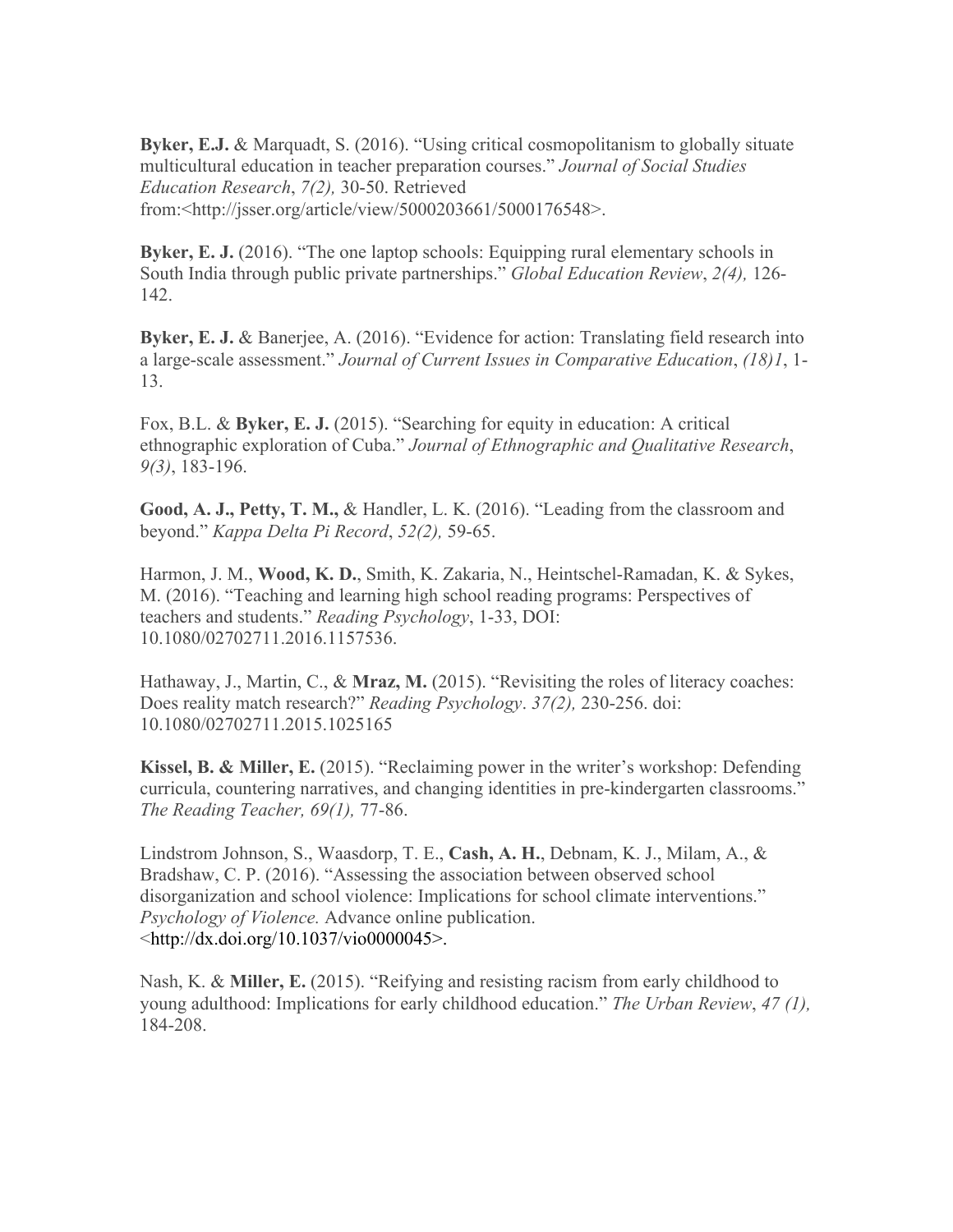MacArthur, C. A., **Philippakos, Z. A.** & Ianetta, M. (2015). "Self-regulated strategy instruction in college developmental writing:" *Journal of Educational Psychology*. *107*, 855-867.

MacArthur, C. A., **Philippakos, Z. A.,** & Graham, S. (2016). "A multi-component measure of writing motivation with basic college writers." *Learning Disability Quarterly*, *39*, 31-43. DOI: 10.1177/0731948715583115.

Martin, C. S., & **Polly, D.** (2016). "Examining the impact of writing and literacy connections on mathematics learning." *Investigations in Mathematics Learning*, *8(3),* 59- 74.

Martin, C. S., **Polly, D., & Kissel, B.** (2016). "Exploring the impact of written reflections on learning in the elementary mathematics classroom." *The Journal of Educational Research*, 1-16.

Martin, C. S., **Polly, D.,** McGee, J. R., **Wang, C., Lambert, R. G. & Pugalee, D. K.** (2015). "Exploring the relationship between questioning, enacted tasks, and mathematical discourse in elementary school mathematics." *The Mathematics Educator*, *24(2)*, 3-27. <http://tme.journals.libs.uga.edu/index.php/tme/article/view/308/266>.

Martin, C.S., **Polly, D., Wang, C., Lambert, R. G., & Pugalee, D. K.** (2016). "Perspectives and practices of elementary teachers using an internet-based formative assessment tool: The case of Assessing Mathematics Concepts." *International Journal for Technology in Mathematics Education*, *23(1)*, 3-13.

**Medina, A. L.,** Hathaway, J. I., & **Pilonieta, P.** (2015). "How preservice teachers' study abroad experiences lead to changes in perceptions of English Language Learners." *Frontiers: The Interdisciplinary Journal of Study Abroad*, *(25),* 73-90.

Midgette, E., & **Philippakos, Z. A.** (2016). "Biliteracy, spelling, and writing: A case study." *Language and Literacy Spectrum*. *2*, 13-30.

**Miller, E.** (2015). "Discourses of whiteness and blackness: An ethnographic study of three young children learning to be white." *Ethnography and Education*, *10 (2)*, 137-153.

**Miller, E.** (2015). "Race as the Benu: Anti-whiteness strategies emerge out of a reborn consciousness in Early Childhood Education." *Journal of Curriculum Theorizing, 30 (3),* 28.

**Miller, E.** (2016). "Multiple Pathways to Whiteness: White Teachers' Unsteady Racial Identities." *Early Years: An International Research Journal*. DOI: 10.1080/09575146.2016.1223022.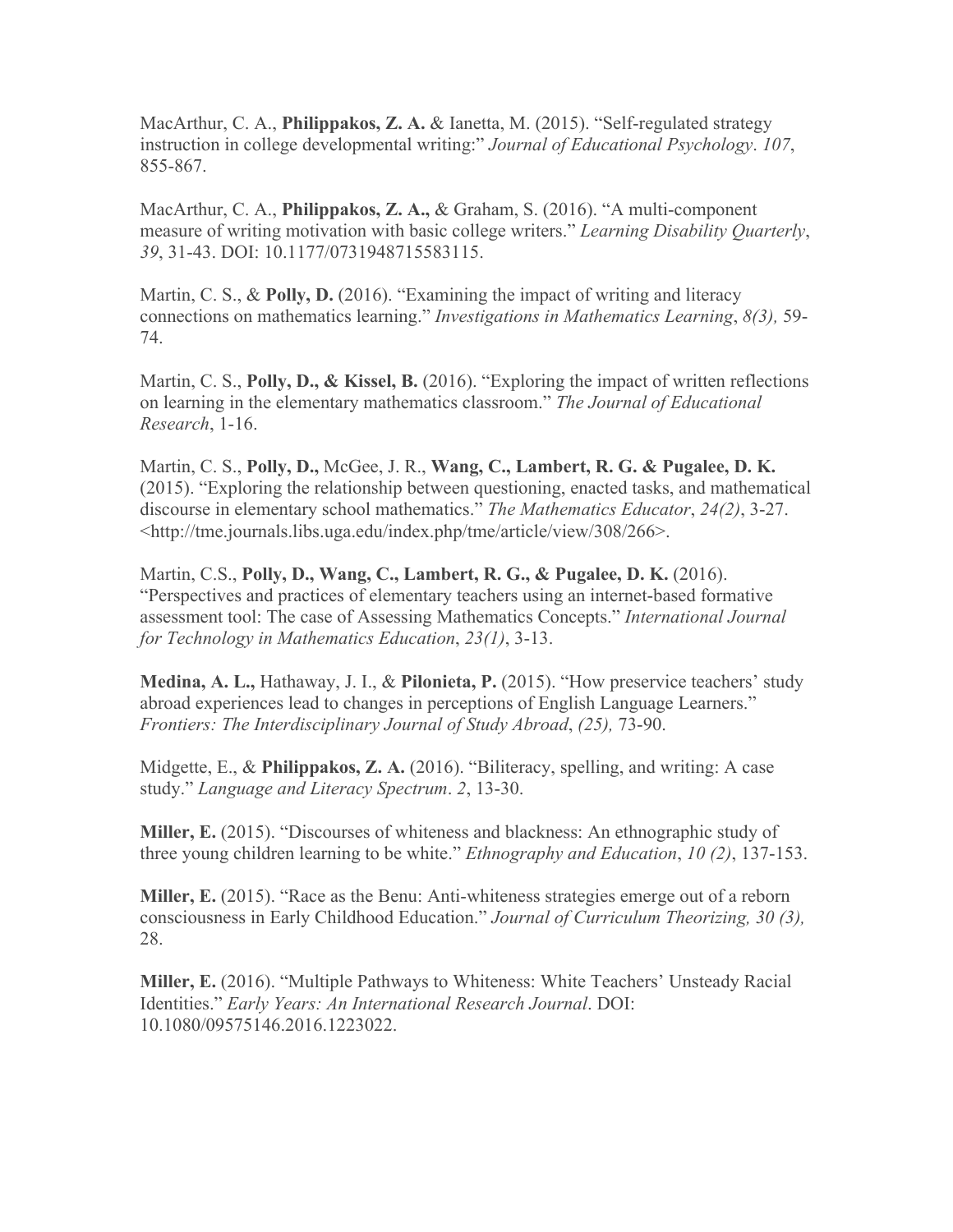**Mraz, M., Salas, S.,** Mercado, L., Dikotla, M., & Thoghda, M. N. (2016). "Teaching better together: Literacy coaching as collaborative professional development." *U. S. Department of State: English Teaching Forum*, *54(4)*, 24-31.

**Petty, T. M., Good, A. J.,** & Handler, L. K. (2016). "Impact on student learning: national board certified teachers' perceptions." *Education Policy Analysis Archives*, *24(49).*

**Philippakos, Z. A.,** & MacArthur, C. A. (2016). "The effects of giving feedback on the persuasive writing of fourth and fifth-grade students." *Reading Research Quarterly. <sup>51</sup>*, 419-433.

**Philippakos, Z. A., & MacArthur, C. A. (2016). "The use of genre-specific evaluation** criteria for revision." *Language and Literacy Spectrum. 2*, 41-52.

**Polly, D.** (2015). "Elementary Education Pre-service Teachers' Development of Mathematics Technology Integration Skills in a Technology Integration Course." *Journal of Computers in Mathematics and Science Teaching*, *34(4)*, 431-453.

**Polly, D.** (2015). "Examining how professional development influences elementary school teachers' enacted instructional practices and students' evidence of mathematical understanding." *Journal for Research in Childhood Education, 29(4)*, 565-582. DOI: 10.1080/02568543.2015.1073198

**Polly, D., Algozzine, R**., Martin, C. S., & **Mraz, M.** (2015). Perceptions of the roles and responsibilities of elementary school mathematics coaches. International Journal of Mentoring and Coaching in Education, 4(2), 126-141. DOI:http://dx.ido.org/10.1108/IJCME-08-2014- 0030.

**Polly, D.,** Martin, C., **Mraz, M., & Algozzine, B.** (2015). "Perceptions of roles and responsibilities of math coaches." *International Journal of Mentoring and Coaching in Education*, *4(2)*, 126-141.

**Polly, D.,** McGee, J. R., **Wang, C., Martin, C., Lambert, R.,** & **Pugalee, D. K.** (2015). "Linking professional development, teacher outcomes, and student achievement: The case of a learner centered mathematics program for elementary school teachers." *International Journal of Educational Research*, *72*, 26-37.

**Polly, D.,** Smaldino, S., & Brynteson, K. (2015). "Developing a rubric to support the evaluation of professional development school partnerships." *School-University Partnerships: The Journal of the National Association for Professional Development Schools*, *8(1),* 20-23.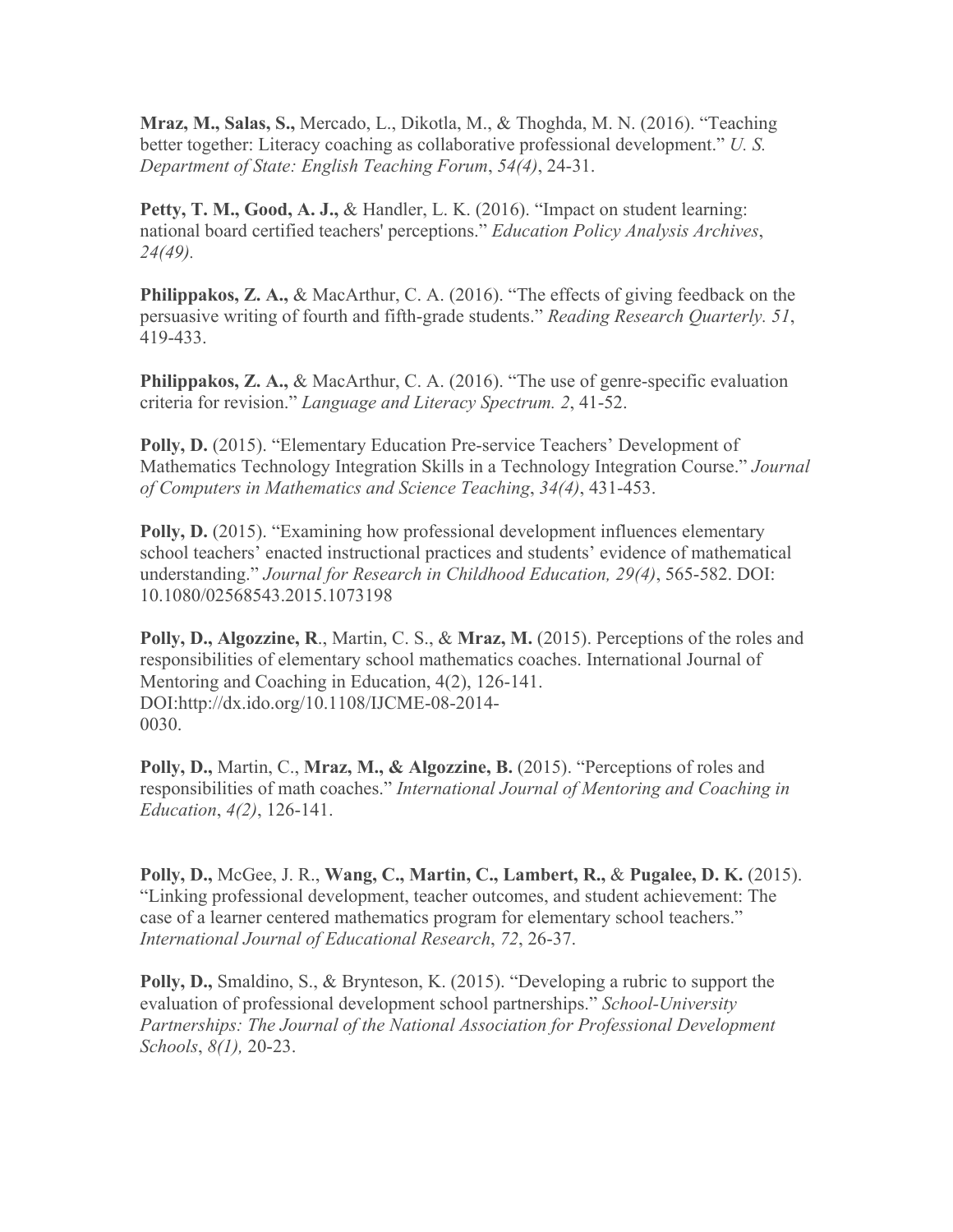**Polly, D.** (2016). "Exploring the relationship between the use of technology with enacted tasks and questions in elementary school mathematics." *International Journal for Technology in Mathematics Education*, *23(3)*, 111-118. doi: 10.1564/tme\_v23.3.03.

Polly, D., Martin, C. S., **Wang, C., Lambert, R. G.,** & **Pugalee, D. K.** (2016). "Primary grades teachers' instructional decisions during online mathematics professional development activities." *Early Childhood Education Journal*, *44(3),* 275-287. doi: 10.1007/s10643-015- 0711-8.

**Polly, D., & Rock, T. C**. (2016). "Elementary education teacher candidates' integration of technology in the design of interdisciplinary units." *Tech Trends: Linking Research & Practice to Improve Learning*, *60(4),* 336-343. doi:10.1007/s11528-016-0059-y.

Shane, J. W., **Binns, I. C.,** Meadows, L., Hermann, R. S., & Benus, M. J. (2016). "Beyond evolution: Addressing broad interactions between science and religion in science teacher education." *Journal of Science Teacher Education*, *27*, 165-181. doi:10.1007/s10972-016-9449-4.

Stover, K., **Kissel, B., Wood, K.,** & **Putman, M.** (2015). "Examining teachers' use of Voice Thread in an elementary, middle school, and high school classroom: Perceptions, benefits, and barriers." *Literacy Research and Instruction. 54(4),* 341-362.

**Vintinner, J.,** Stover, K., Harmon, J. M., & **Wood, K. D.** (2015). I"nquiry into the Efficacy of Interactive Word Walls with Older Adolescent Learners." *High School Journal, 98(3),* 250-261*.*

**Wood, K., Kissel, B. & Miller, E.** (2016). "Using literature to create safe zones in middle school classrooms." *Voices from the Middle*, *23(4),* 46-54.

Xu, T., **Byker, E. J**., & Chen, J. (2016)."Comparing what teacher candidates know about each other: China and the United States." *International Education Journal*, *15(2),* 72-84.

## **Other publications (15)**

Baskwill, J. Martell, J. **Miller, E**., Short, K., Whitmore, K., & Zapata, A. (2016). "Supporting Culturally Responsive Teaching". Urbana, IL: The National Council of Teachers of English. Urbana, IL: The National Council of Teachers of English.

Baskwill, J. Martell, J., **Miller, E.,** Price-Dennis, D., Short, K., Whitmore, K., & Zapata, A. (2016). Strengths-Based View of Children and their Languages. The National Council of Teachers of English. Urbana, IL: The National Council of Teachers of English.

Baskwill, J. Martell, J., **Miller, E.,** Price-Dennis, D., Short, K., Whitmore, K., & Zapata, A. (2016). "Equity and Early Childhood Education: Reclaiming the Child." Urbana, IL: The National Council of Teachers of English. Price-Dennis.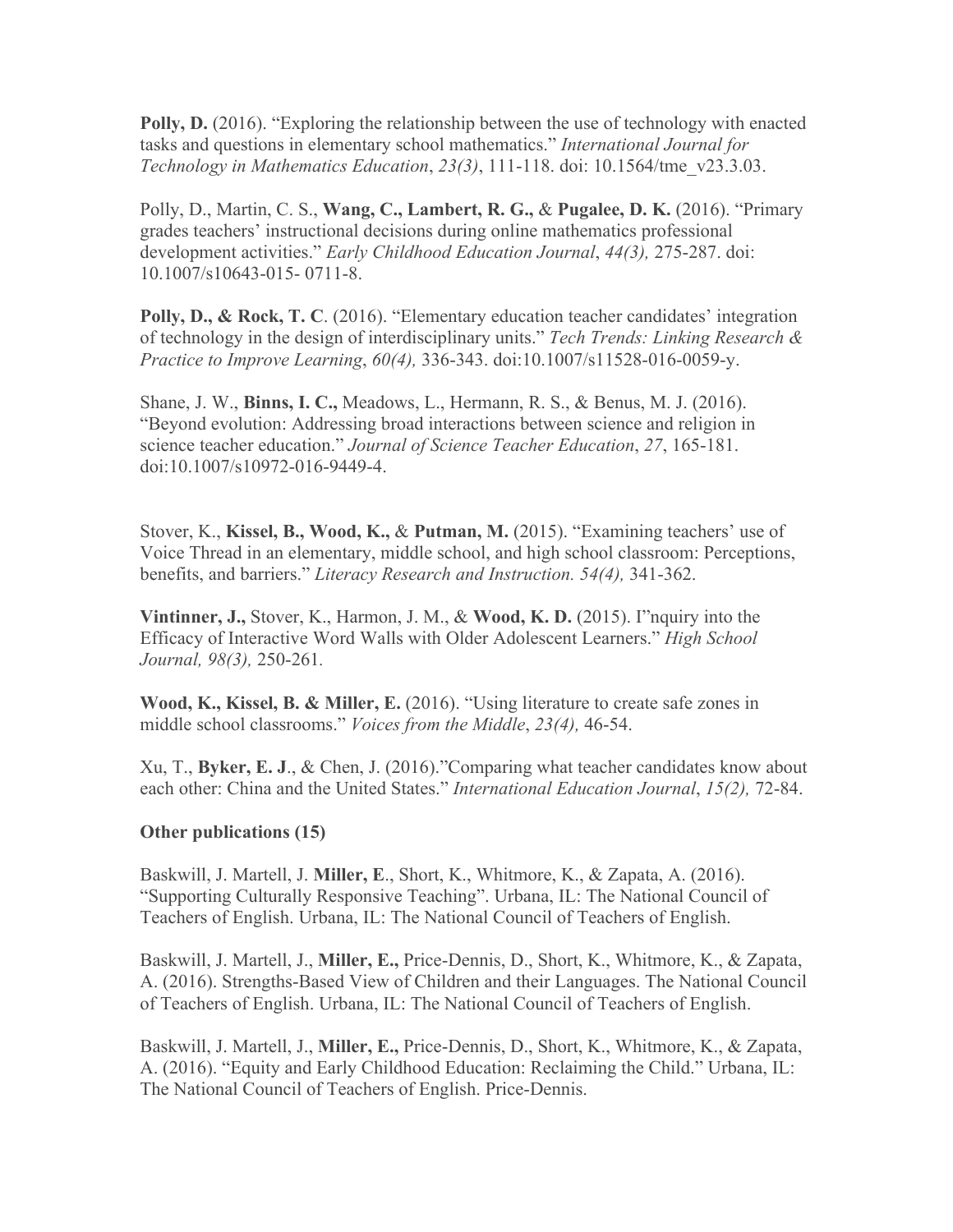**Byker, E.J.** (2017). "Like a ripple on water: An impact study of H20 for Life. White Bear Lake, MN: H20 for Life. Thomas, M. (2016, December 9).

**Hancock, S. D**., Robinson, D., & Glover, C. (2015). L.I.F.T International Student Fellows Program Report. Charlotte, NC.

**Hancock, S. D.** & Glover, C. P. (2015). Bethlehem Center Early Childhood Instructional Support Evaluation. Charlotte, NC.

**Hancock, S. D.** (2015). Mindfulness for Teachers: Simple Skills for Peace and Productivity in the Classroom. Teacher College Record Date Published: November 13, 2015. <http://www.tcrecord.org ID Number: 18261>.

**Kissel, B.** Minds made for stories [Review of the book Minds made for stories: How we really read information and persuasive texts]. Teachers College Record, Date Published: 22 October 2015. http://www.tcrecord.org ID Number: 18175.

**Medina, A. L.** (December, 2015). Thomas Paine: America's Father of Independence. [Review of the book Thomas Paine: Crusader for Liberty: how one man's ideas helped form a new nation.] First Opinions-Second Reactions, 8(3), 26-27. Can be accessed at <[http://docs.lib.purdue.edu/cgi/viewcontent.cgi?article=1501&context=fosr>](http://docs.lib.purdue.edu/cgi/viewcontent.cgi?article=1501&context=fosr).

**Miller, E.,** Baskwill, J. Martell, J., Price- Dennis, D., Short, K., Whitmore, K., & Zapata, A. (2016). "Racial Equity and Anti-Racist Teaching in Early Childhood Education." Urbana, IL: The National Council of Teachers of English.

**Taylor, D. B.**, & Lara-Cinisomo, S. (2016). "Freedom School Partners 2016 Freedom School Reading Program Evaluation Report." The Center for Adolescent Literacies at UNC Charlotte. Charlotte, North Carolina.

**Taylor, D. B.,** & Lara-Cinisomo, S. (2015). "Freedom School Partners 2015 Freedom School Reading Program Evaluation Report." The Center for Adolescent Literacies at UNC Charlotte. Charlotte, North Carolina.

Williams, N., **Good, A.,** & **Byker, E.** (2015). "Tweeting as civic agency: What is the role of social media in elementary social studies methods?" Proceedings of Society for Information Technology & Teacher Education International Conference 2015. Chesapeake, VA: AACE.

Zapata, A., Baskwill, J., Martell, J., **Miller, E**. Price-Dennis, D., Short, K., & Whitmore, K. "The Power of Play." (2016). The National Council of Teachers of English. Urbana, IL: The National Council of Teachers of English.